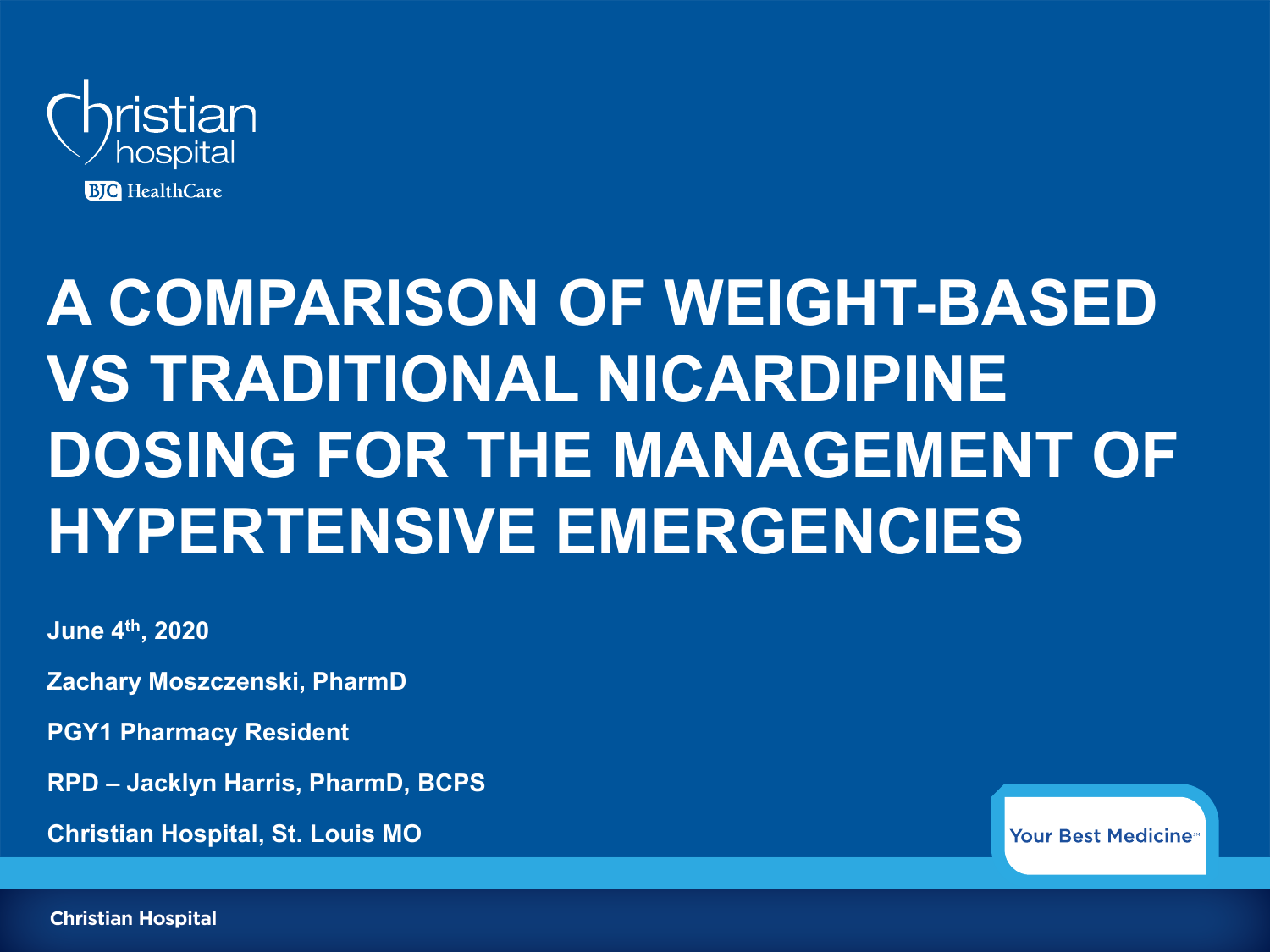### **Disclosures**

#### • **No conflicts of interest to disclose**

Your Best Medicine<sup>®</sup>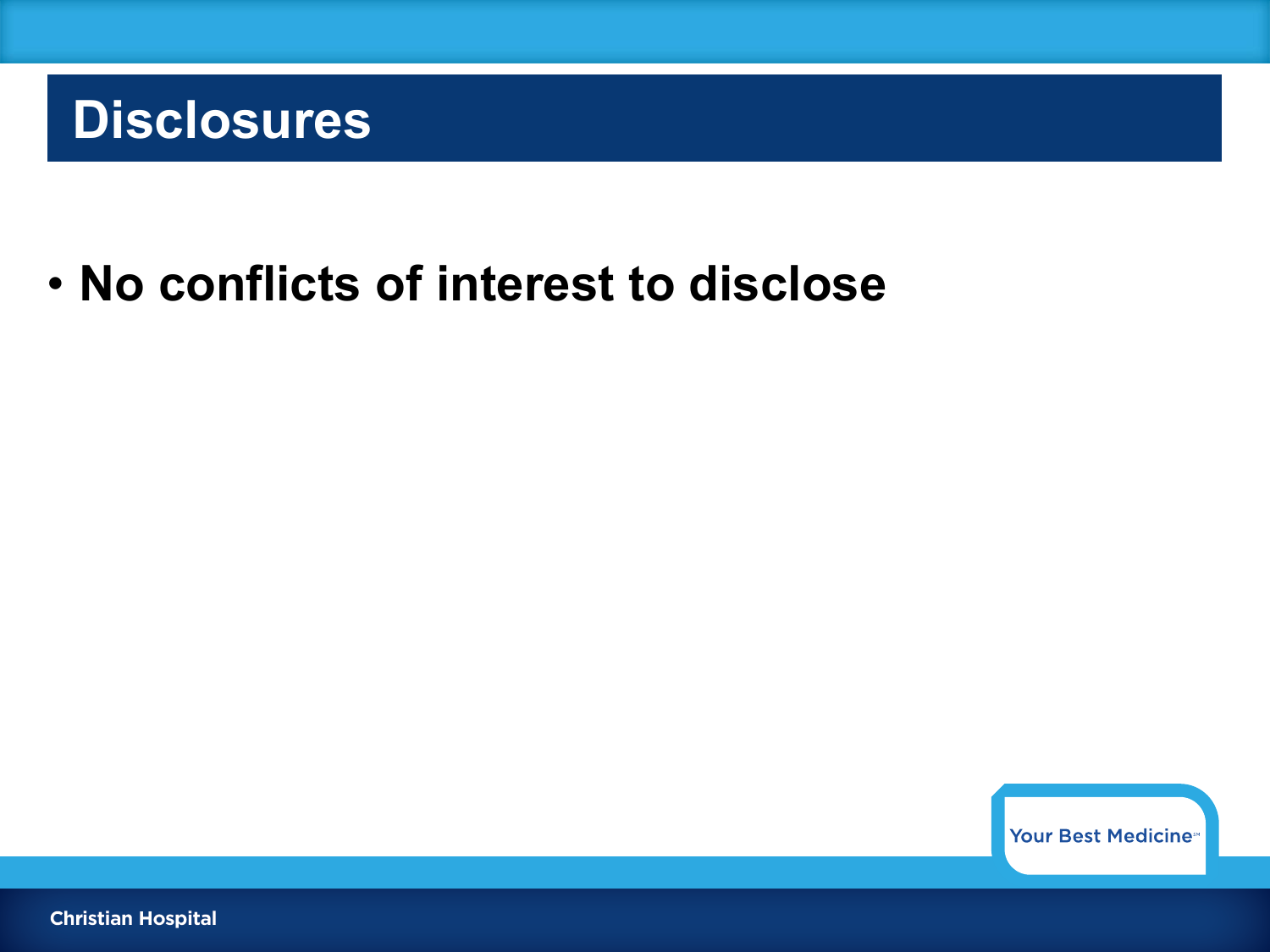## **Background**

- **Hypertensive Emergency**
	- **BP > 180/120 mmHg + target organ damage (neurologic, cardiovascular, renal, etc.)**
- **Target BP Goals**
	- **Vary by indication**
- **IV anti-hypertensives: Nicardipine**
	- **ACS, acute renal failure, ICH, ischemic stroke, etc.**
	- **Hypotension may be of concern**

Your Best Medicine<sup>®</sup>

*Hypertension***. 2018;71(6):e13-e115.** *Am J Emerg Med***. 2012;30(6):981-9** *J Cardiovasc Med***. 2015;16:372-82. 3** *J Crit Care***. 2012;27(5):528.e7-14.** *J Stroke Cerebrovasc Dis***. 2019;28(5):1168-1172.**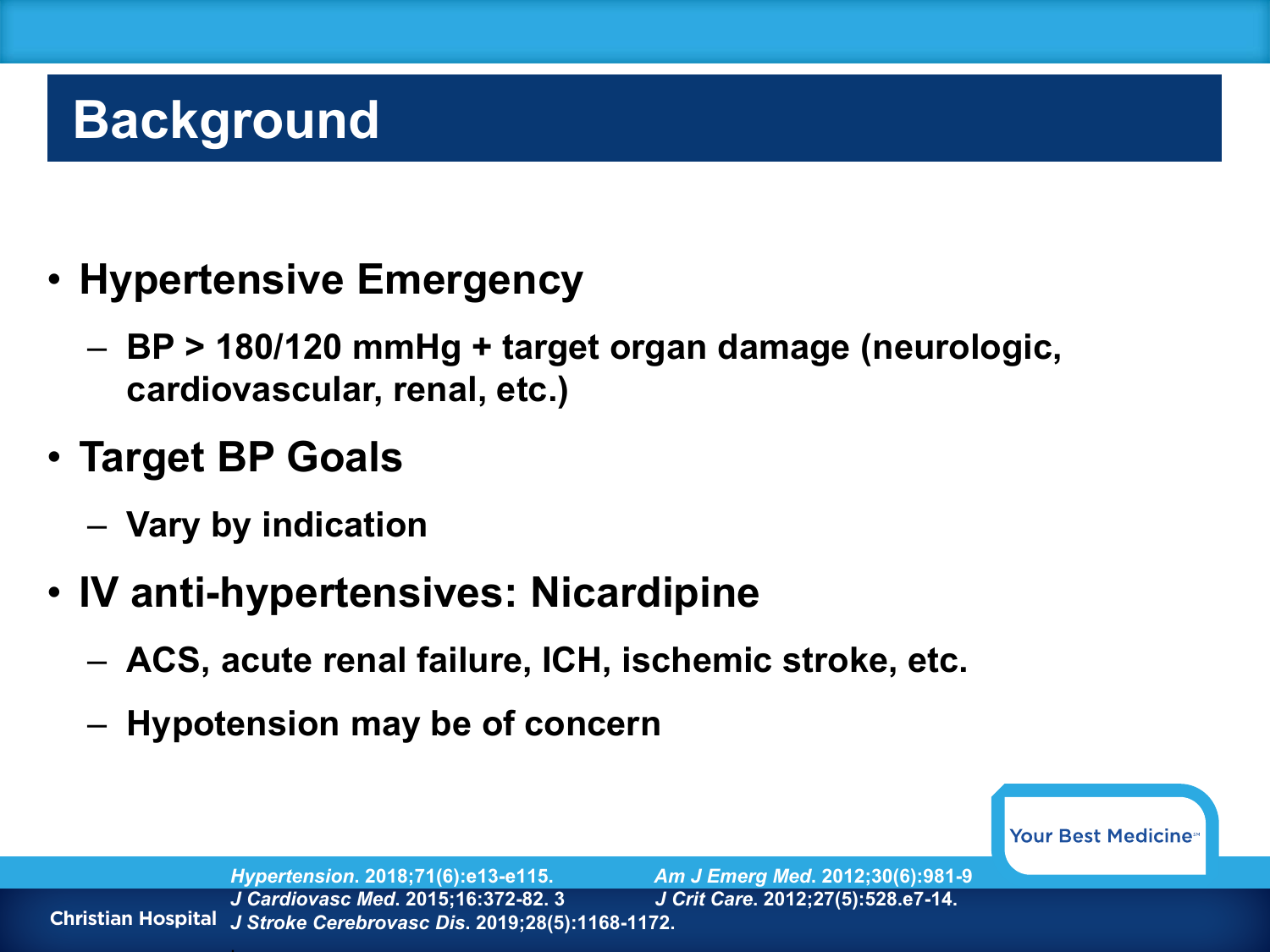## **Background**

- **Current recommended/studied dosing**
	- **5 mg/hr, titrated by 2.5 mg every 5-15 min up to max of 15 mg/hr**
- **BJC/CH dosing** 
	- **0.5-2.5 mcg/kg/min, titrated by 0.5 mcg/kg/min every 10 min**
	- **Internal data suggests decreased doses and incidence of hypotension**
	- **Published literature that the optimal rate may be related to weight in adults is scarce**

Your Best Medicine<sup>®</sup>

*Hypertension***. 2018;71(6):e13-e115.** *Jpn Circ J***. 1997;61(5):367-74.** *J Crit Care***. 2012;27(5):528.e7-14. .** *J Neurosurg***. 1994;80(5):788-96. Christian Hospital** *J Stroke Cerebrovasc Dis***. 2014;23(10):2780-7**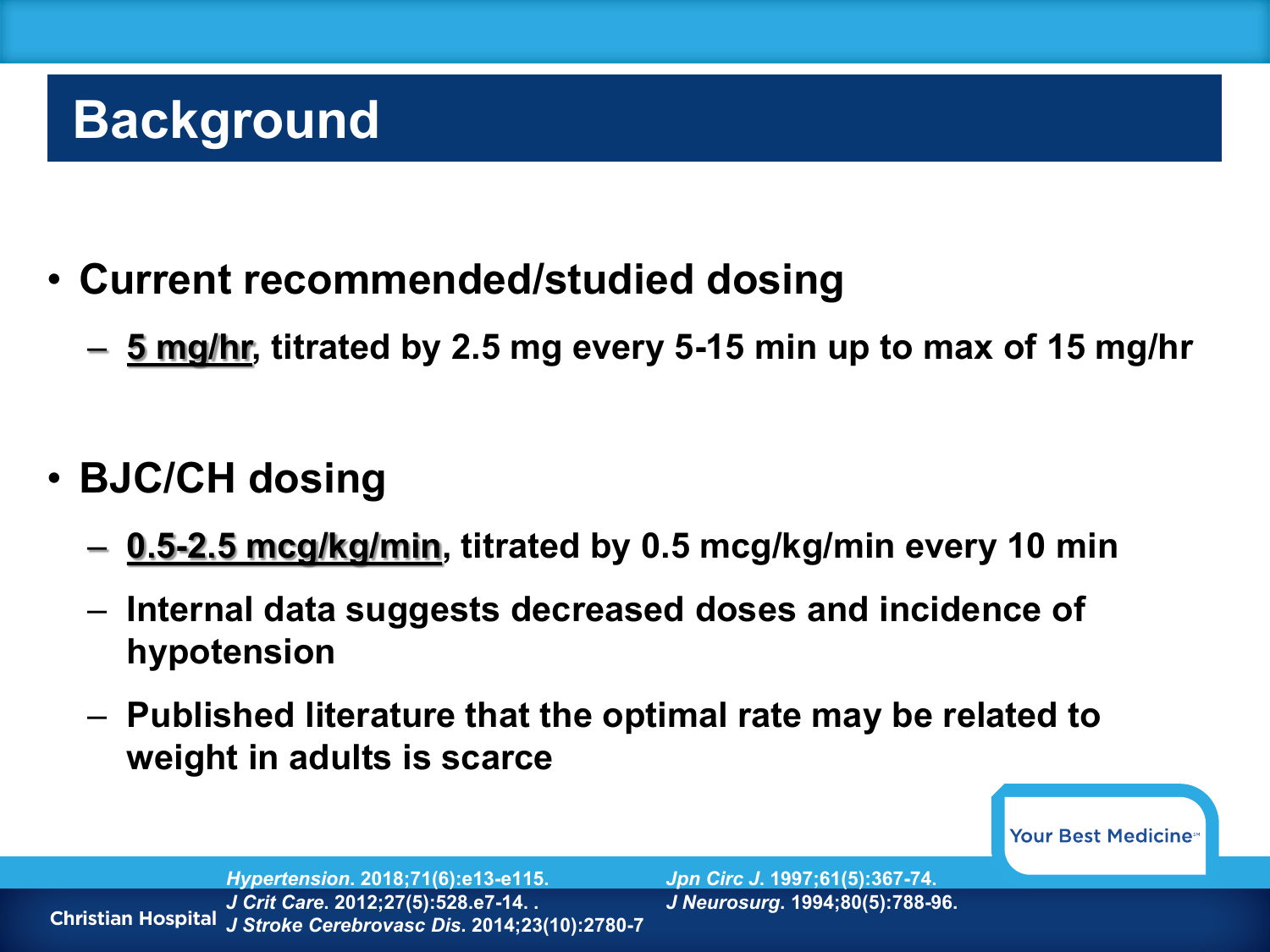## **Background**

- *Koga M et al. J Stroke Cerebrovasc Dis***. 2014.**
	- **Total nicardipine dose for ICH independently related to weight**
- *Hirota Y et al. Jpn Circ J***. 1997.**
	- **"Optimal" dose for acute heart failure: 1.0 mcg/kg/min**
- *Haley EC et al. J Neurosurg***. 1993 and 1994.**
	- **2.5 mcg/kg/min decreased vasospasm for aneurysmal subarachnoid hemorrhage**
	- **Follow-up: no difference between 1.25 and 2.5 mcg/kg/min**

Your Best Medicine<sup>®</sup>

*J Neurosurg***. 1993;78(4):537-47.**  *J Neurosurg***. 1994;80(5):788-96.** *Jpn Circ J***. 1997;61(5):367-74.** *J Stroke Cerebrovasc Dis***. 2014;23(10):2780-7**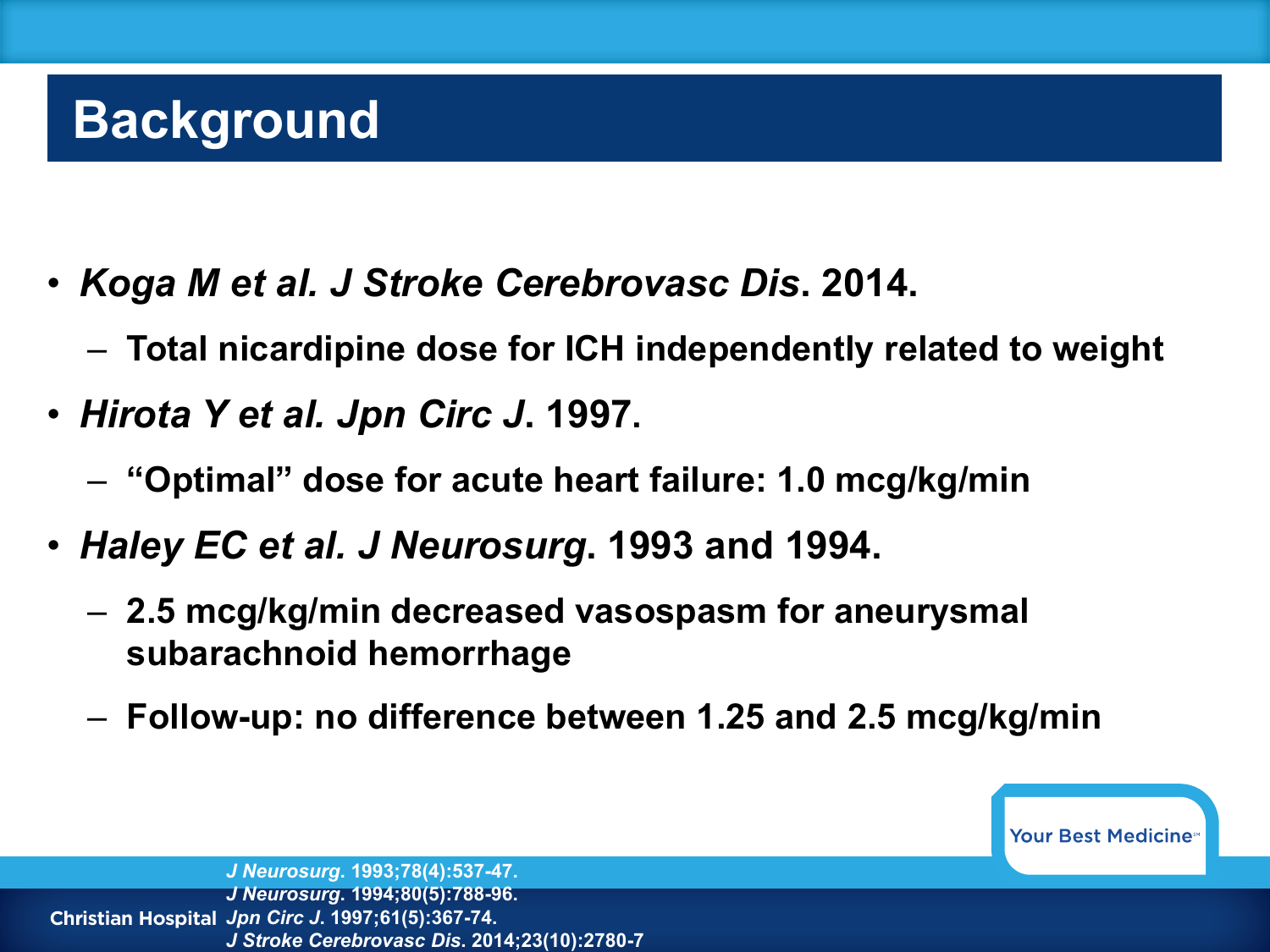**Research Question**

### **How does weight-based nicardipine dosing (mcg/kg/min) compare to traditional dosing (mg/hr) for the treatment of hypertensive emergencies?**

Your Best Medicine<sup>®</sup>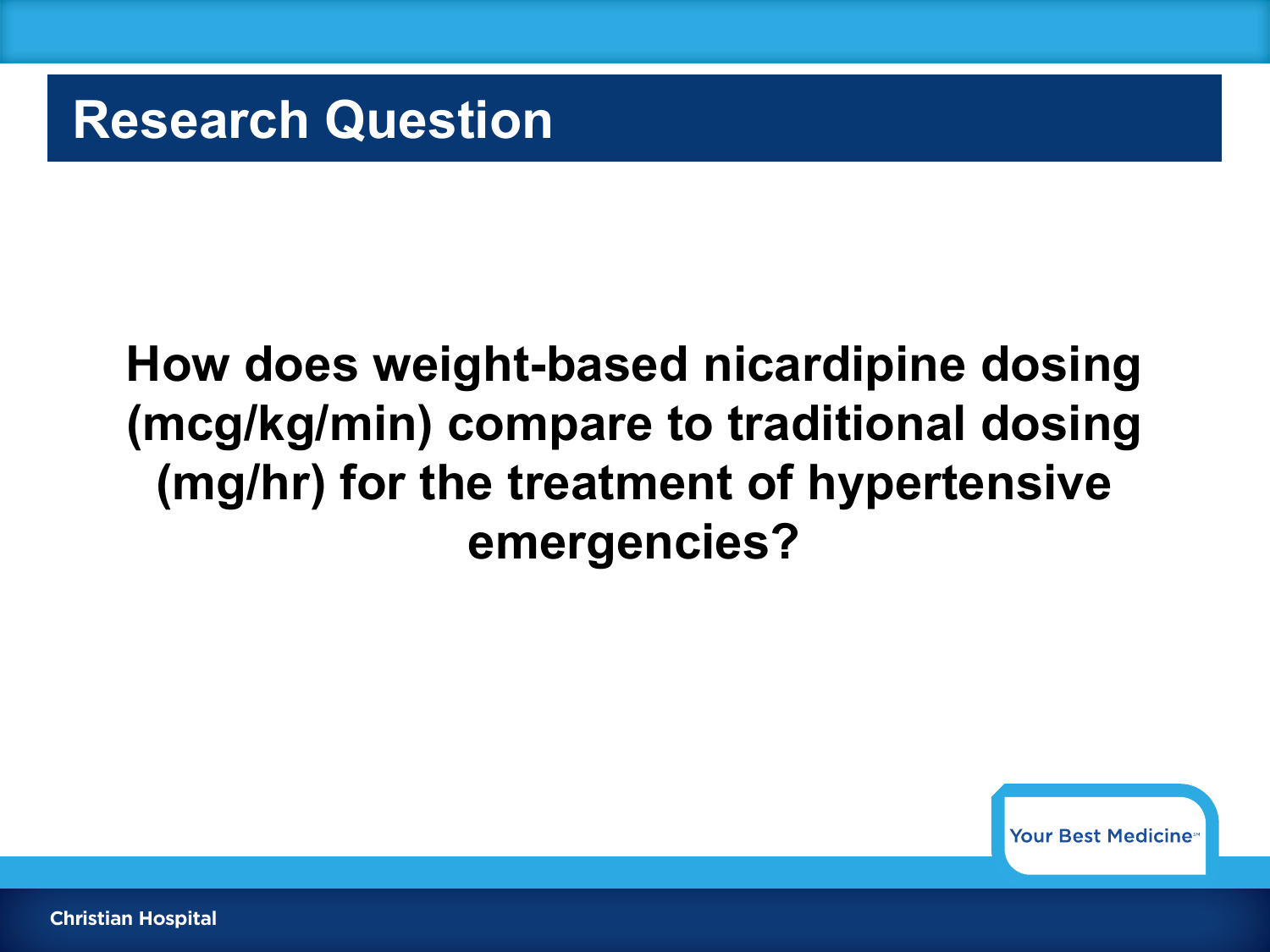**Research Objective**

### **The purpose of this study is to investigate if weight-based nicardipine dosing, when compared to traditional dosing, has an effect on efficacy, measured in time to target BP goal**

**Your Best Medicine**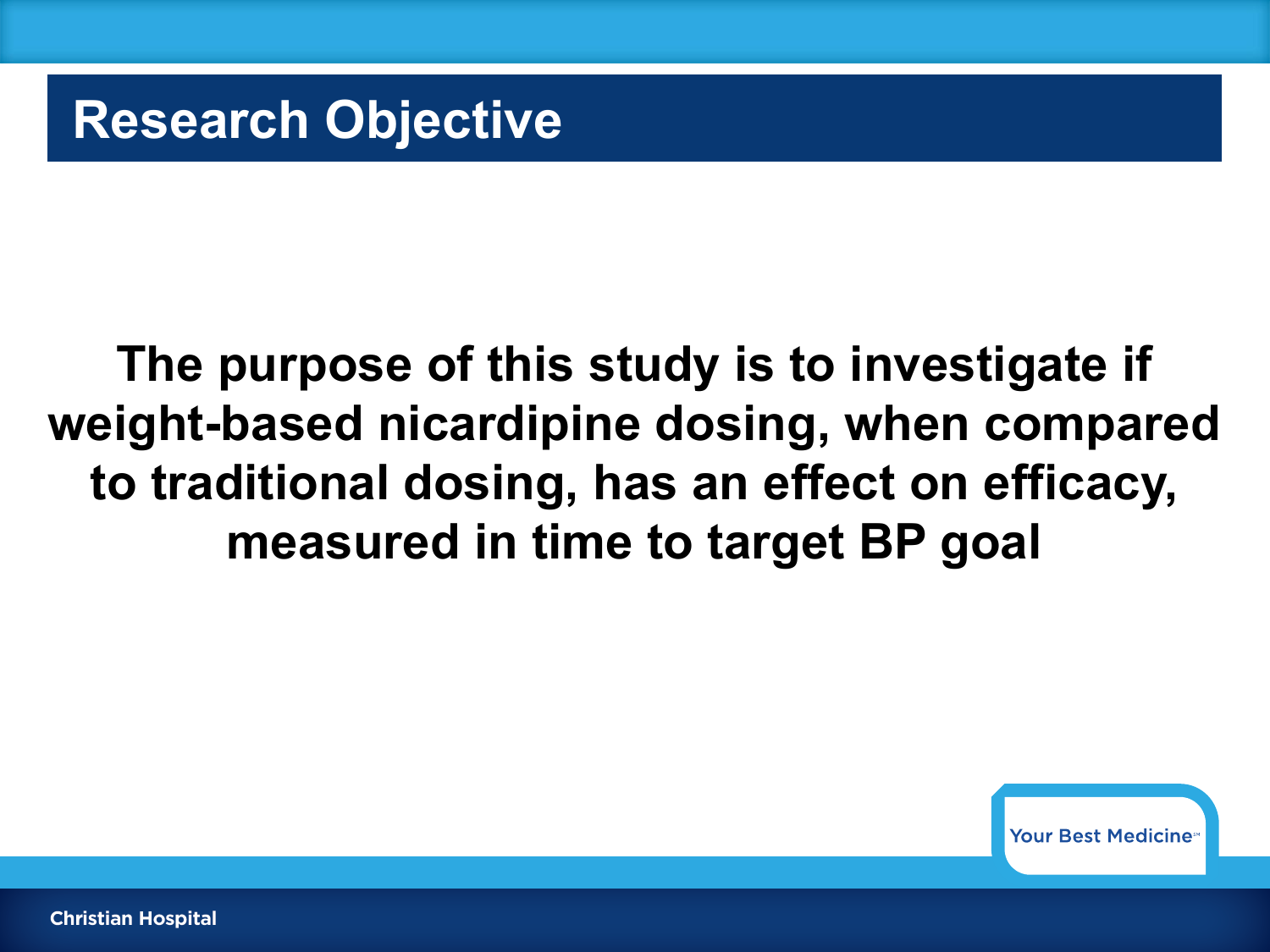### **Methods: Design, IRB status and Groups**

• **Retrospective, quasi-experimental chart review**

• **Approved by CH and STLCOP IRB**

**Traditional (Control) Oct 1st 2018 – March 31st 2019**

**Weight-based (Experimental) May 1st 2019 – Oct 31st 2019**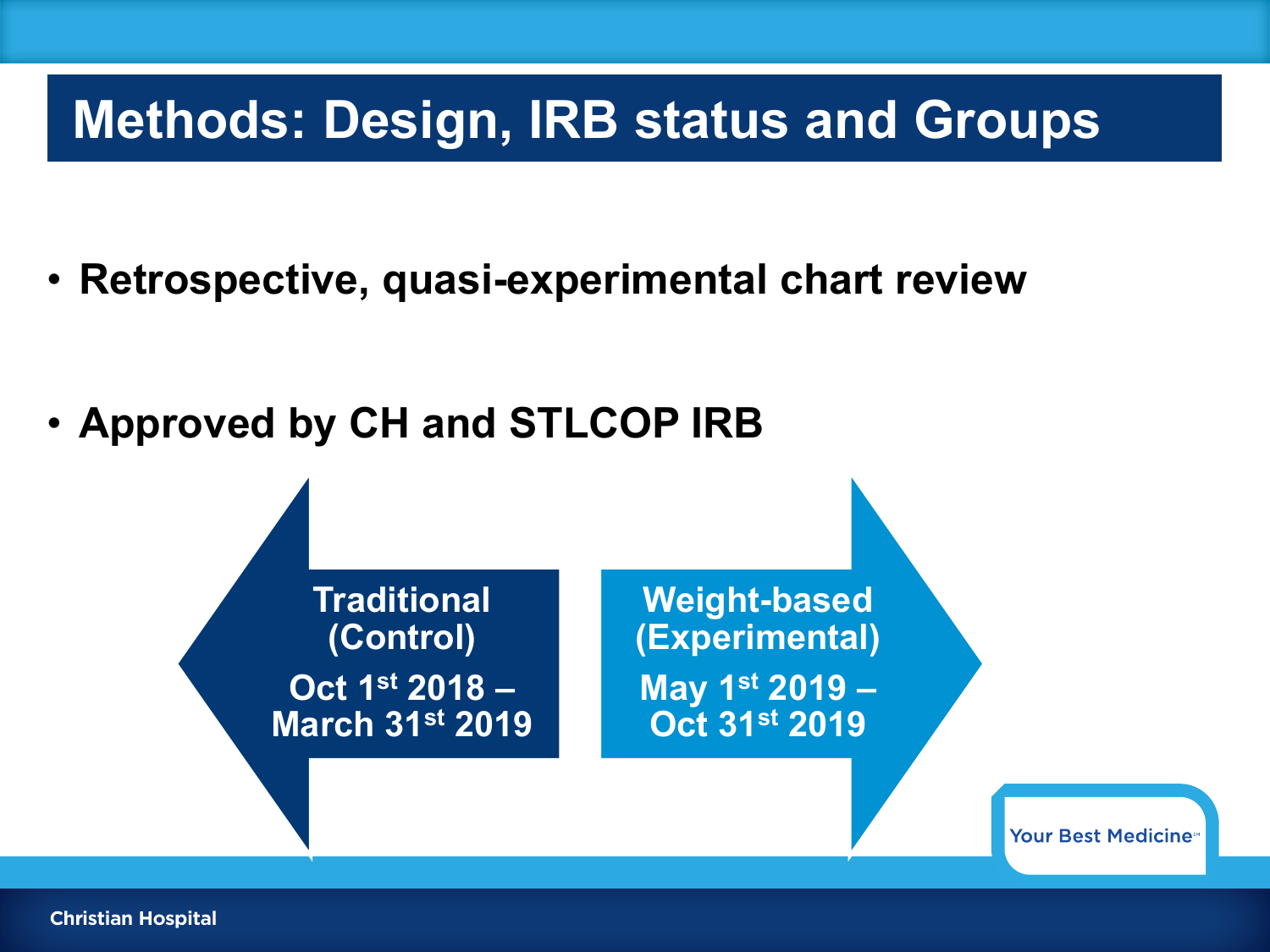### **Methods**

# Primary Outcome

• Time to target BP (min)

### Secondary Outcomes

- Incidence of hypotension (<90/60 mm Hg)
- Mean rate (mg/hr) and volume (mL) administered at goal BP
- Number of dose titrations
- Number of patients that reach max rate (15 mg/hr)

**Your Best Medicine** 

.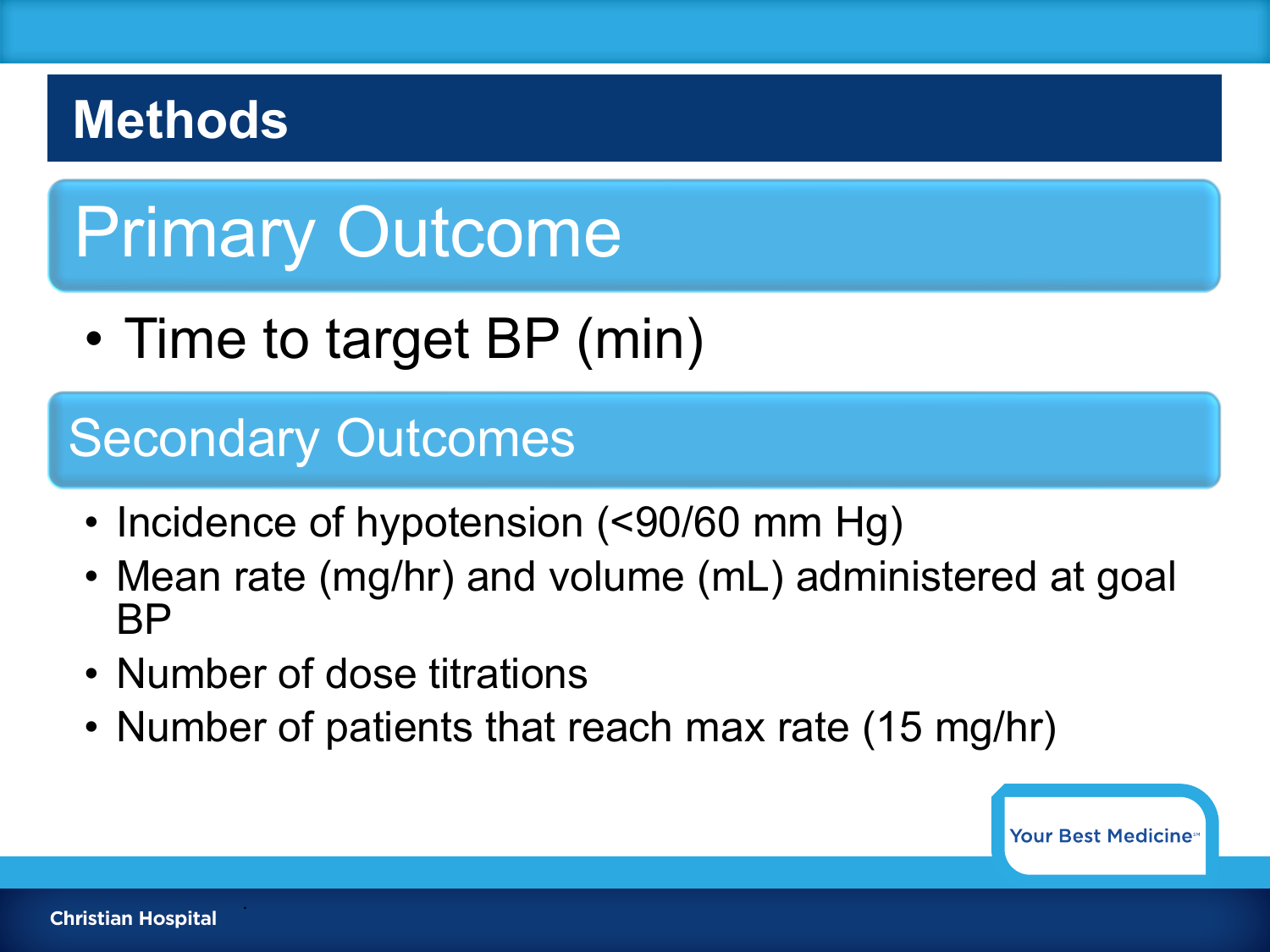### **Inclusion Criteria**



Administered nicardipine for hypertensive emergency

Achieved target BP goal (noted in medication order/chart)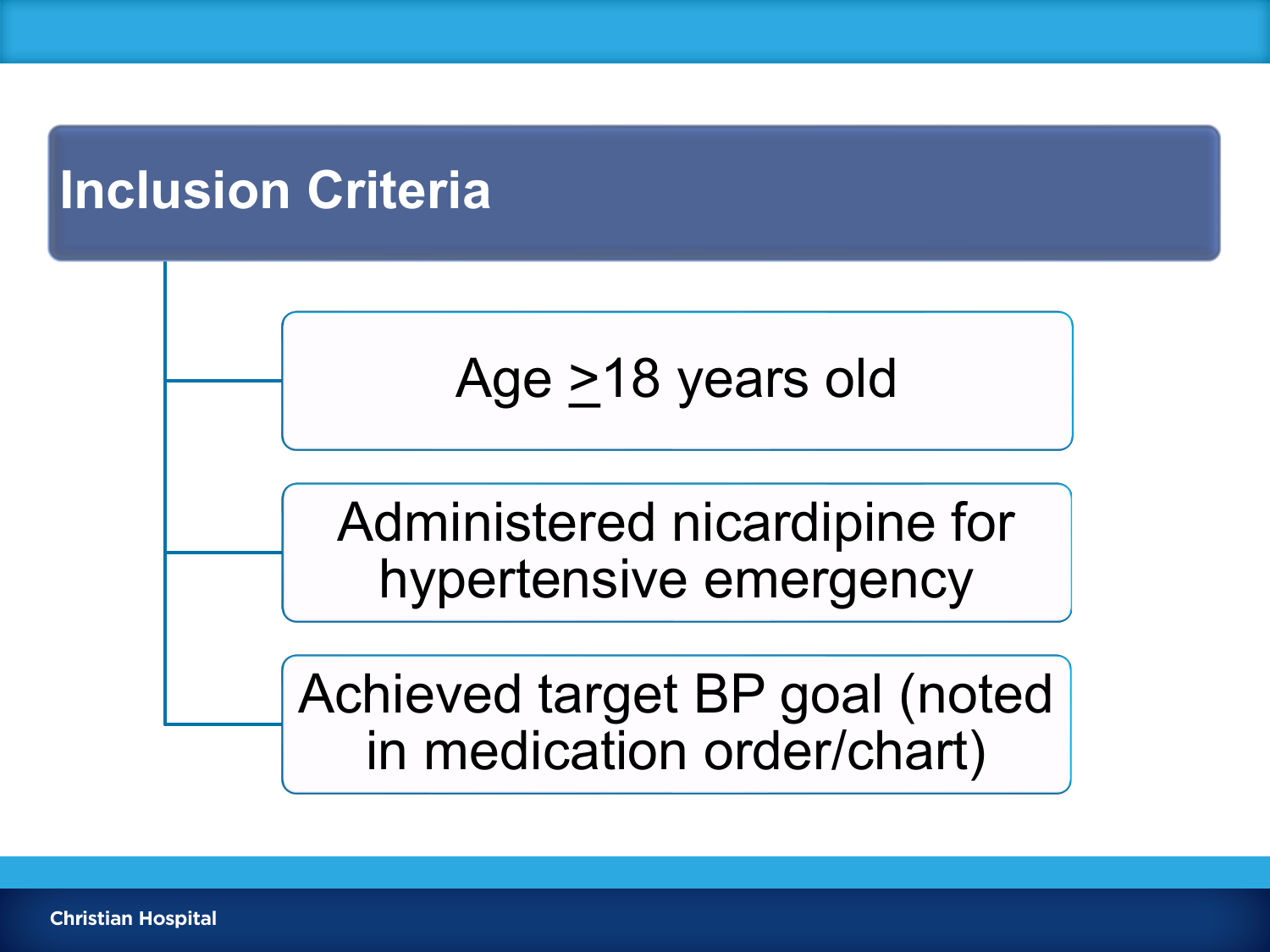### **Exclusion Criteria**

Pregnant or breastfeeding

Administered any other IV antihypertensives during nicardipine infusion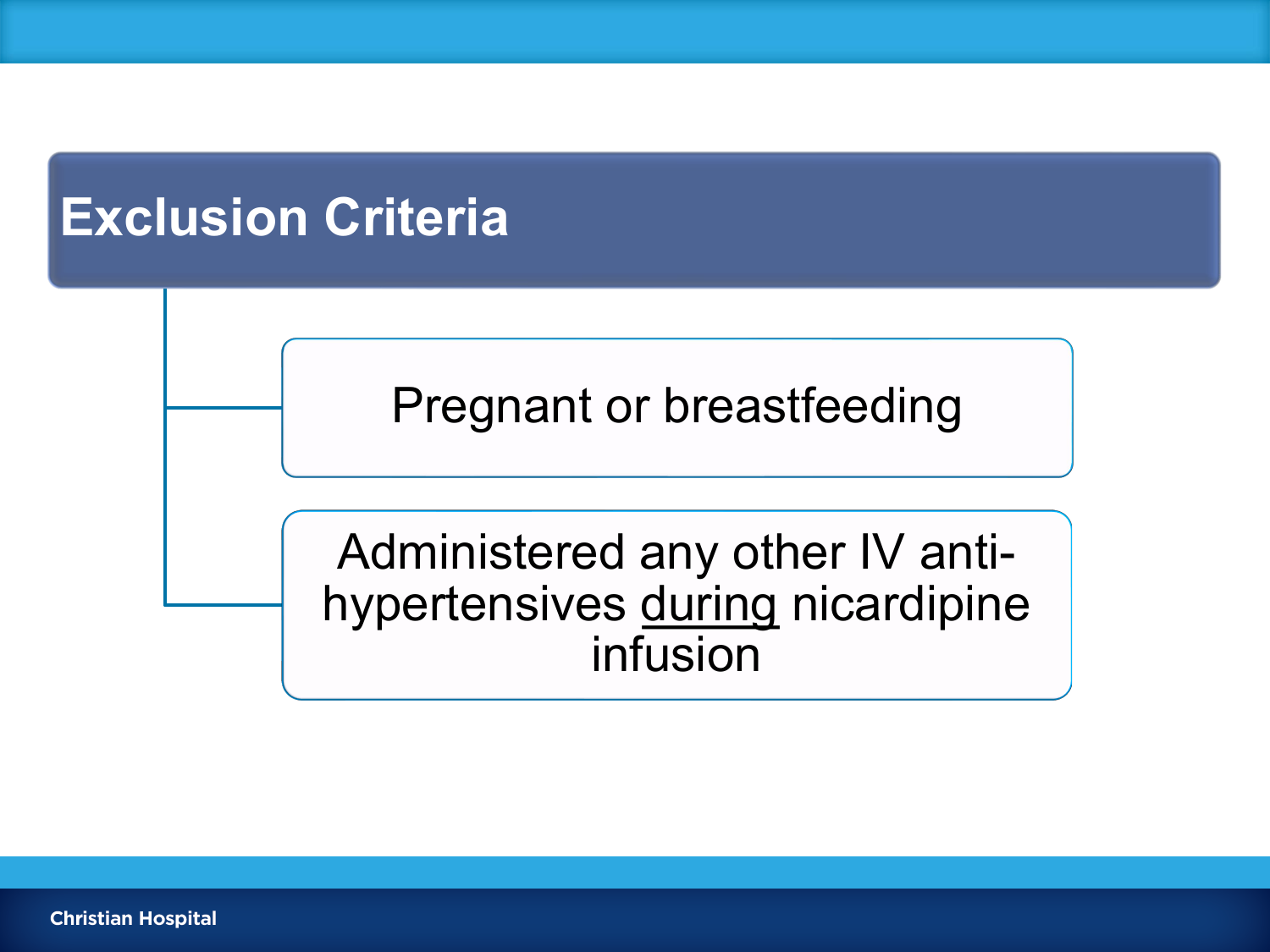### **Methods: Data Collection**

- **Medical Record Number**
- **Date of Birth**
- **Date of hospital admission**
- **Date of hospital discharge**
- **Discharge disposition**
- **Sex**
- **Location at time of index date**
- **Race**
- **Weight**
- **Height**
- **BMI**
- **Age**
- **SCr**
- **Albumin**
- **Allergies**
- **Indication for nicardipine**
- **Physician**
- **Nicardipine dose/rate**
- **Target BP goal**
- **BP readings**
- **Time to target BP**
- **Volume used to achieve target**
- **Hypotension**
- **Prior PO and IV antihypertensives**
- **Concomitant sedation medications**
- **Dose-titrations**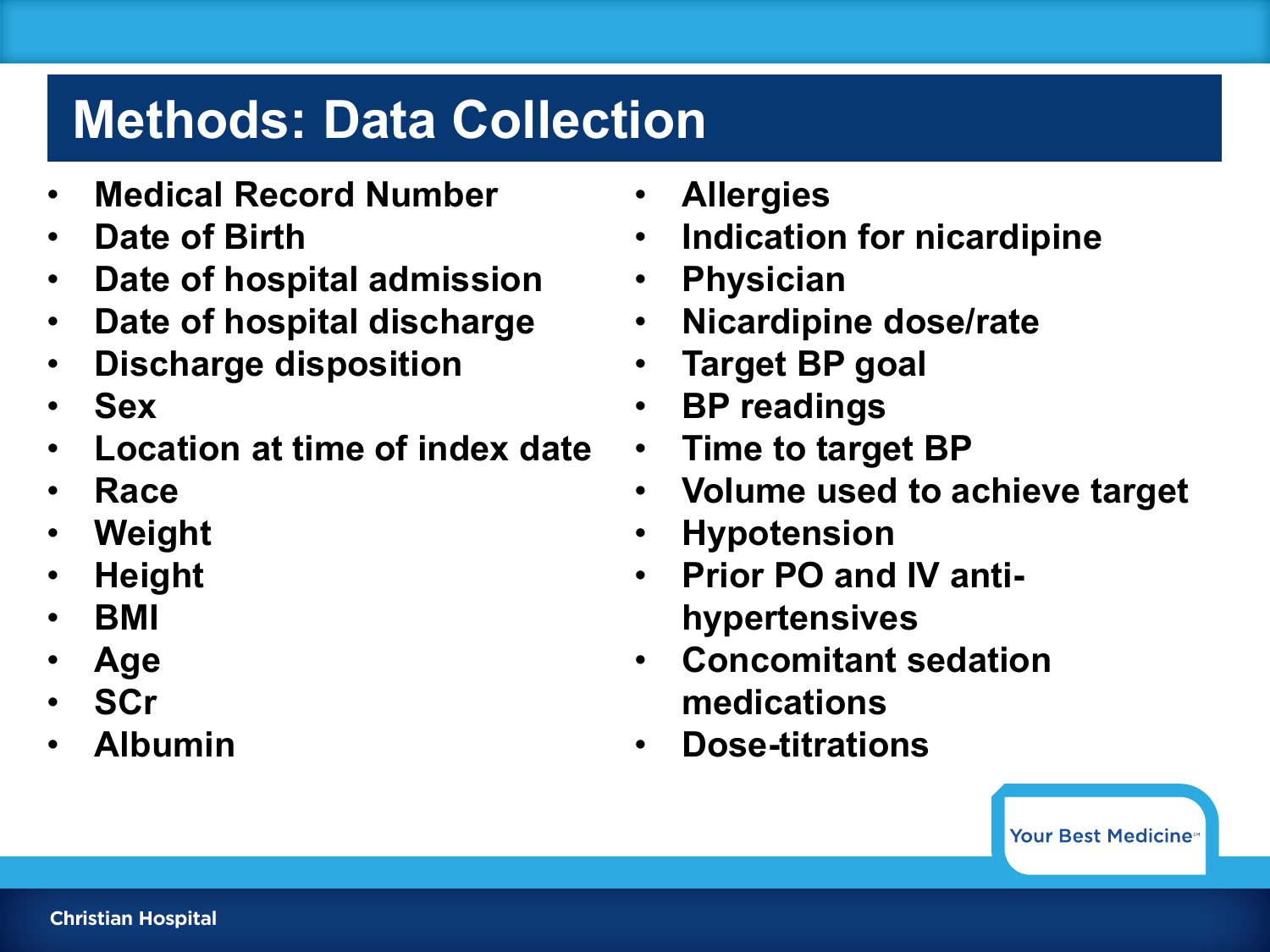### **Methods: Data Analysis**

#### • **T-tests**

- **Primary outcome: time to target BP goal**
- **Secondary outcomes: Volume of drug administered to achieve target blood pressure, the number of dose titrations needed, and the mean rate in mg/hr when target BP is achieved.**

#### • **Chi-Squared**

- **Number of patients that reached the max dose of 15 mg/hr and incidence of hypotension**
- **Alpha = 0.05**

**Your Best Medicine**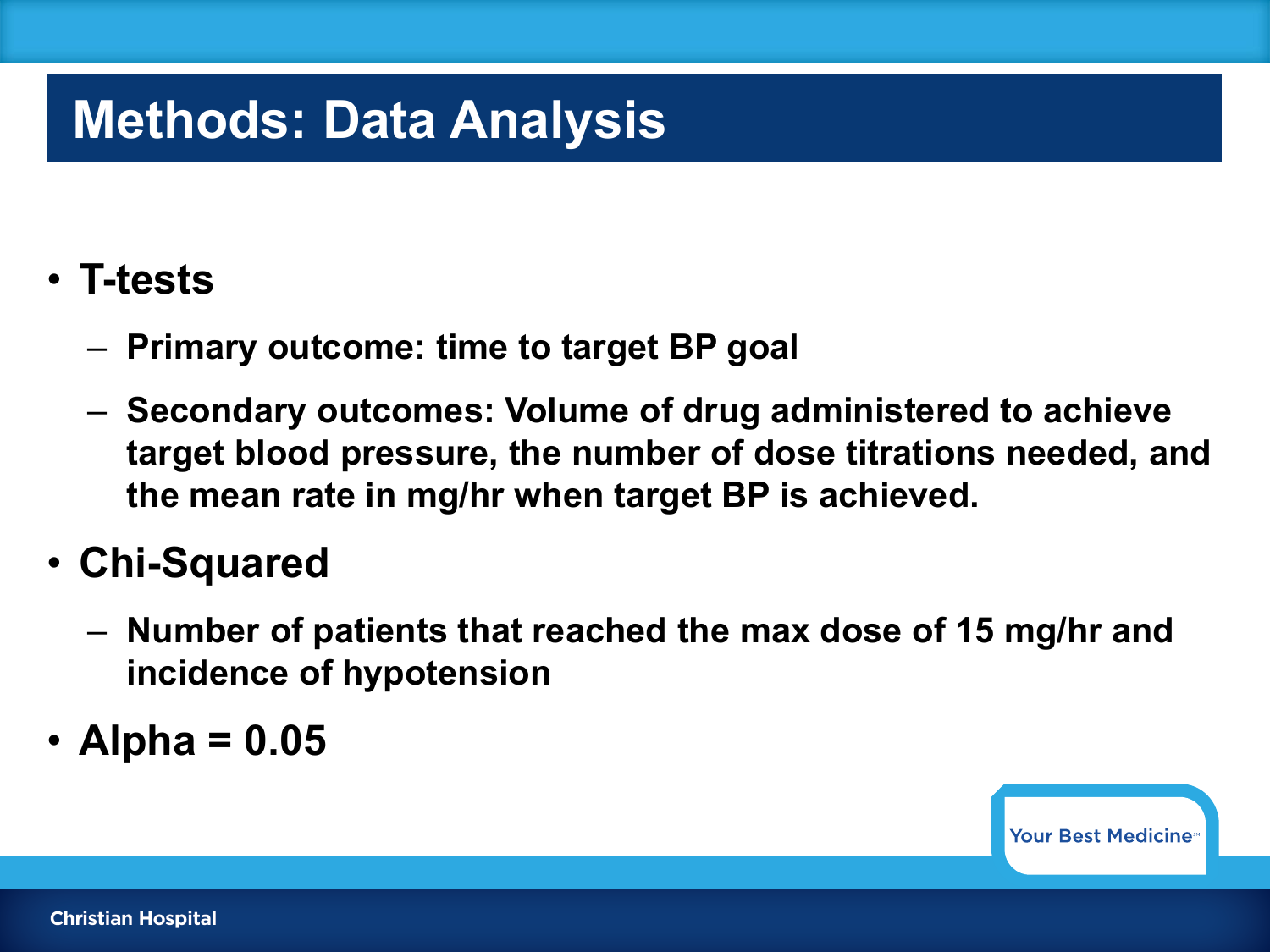#### **Results**

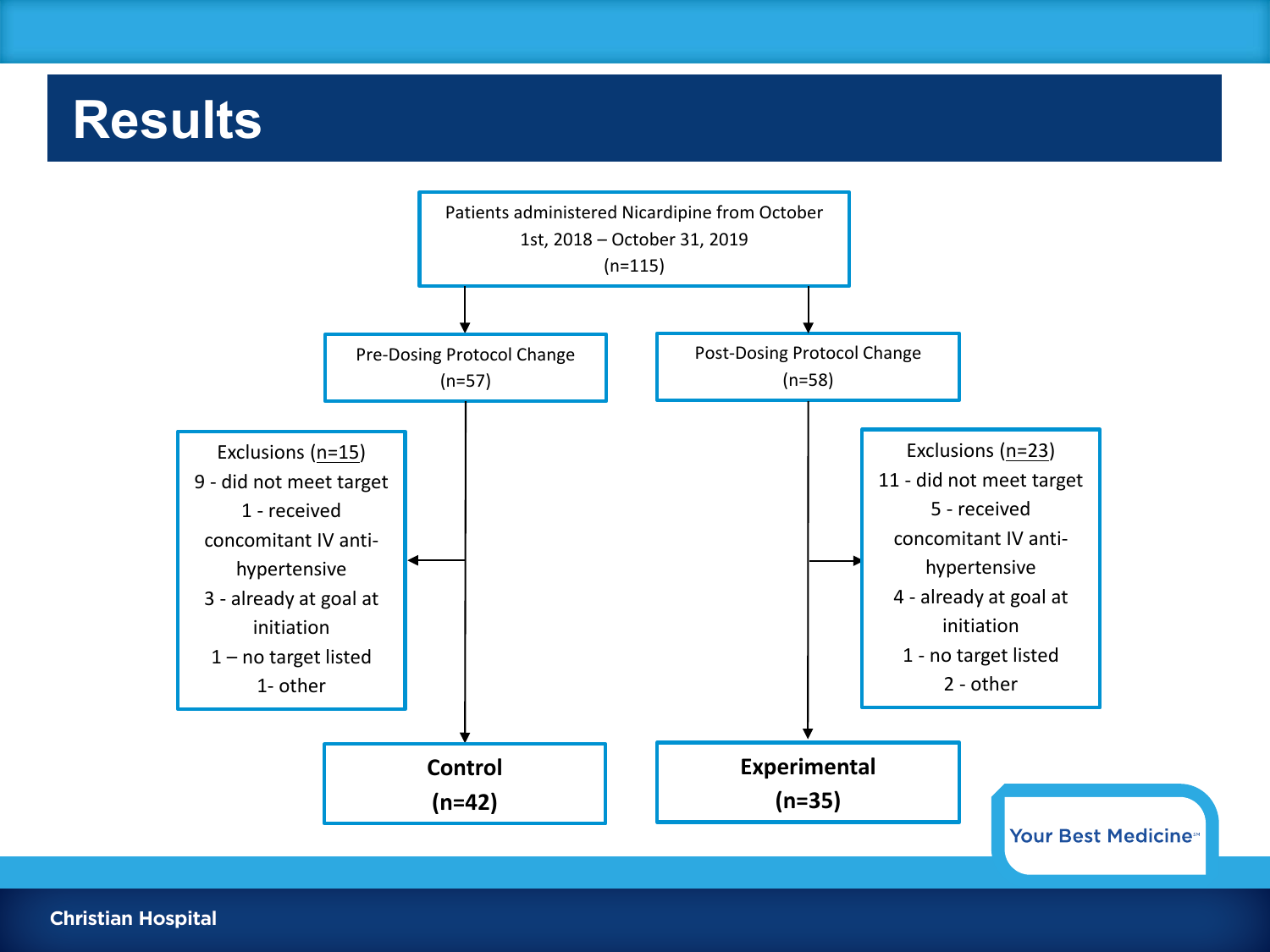|                                    | <b>All</b><br>$(n=77)$ | <b>Control</b><br>$(n=42)$ | <b>Experimental</b><br>$(n=35)$ |                  |
|------------------------------------|------------------------|----------------------------|---------------------------------|------------------|
| Age                                | 57                     | 57                         | 57                              |                  |
| Gender (F)                         | 46 (60%)               | 23 (55%)                   | 23 (65%)                        |                  |
| <b>Race (African-</b><br>American) | 68 (88%)               | 38 (90%)                   | 30 (86%)                        |                  |
| Weight (kg)                        | 85.40                  | 90.38                      | 79.44                           |                  |
| <b>BMI</b>                         | 29.70                  | 31.53                      | 27.51                           | $p=0.03$         |
| <b>SCr</b>                         | 3.43                   | 3.49                       | 3.35                            |                  |
| <b>Albumin</b>                     | 3.82                   | 3.57                       | 4.12                            | $p=0.0001$       |
| Location<br>ED<br><b>Stepdown</b>  | 48 (62%)<br>19         | 28 (67%)<br>6              | 20 (57%)<br>13                  |                  |
| <b>ICU</b>                         | 9                      |                            | 2                               | Vour Rost Modici |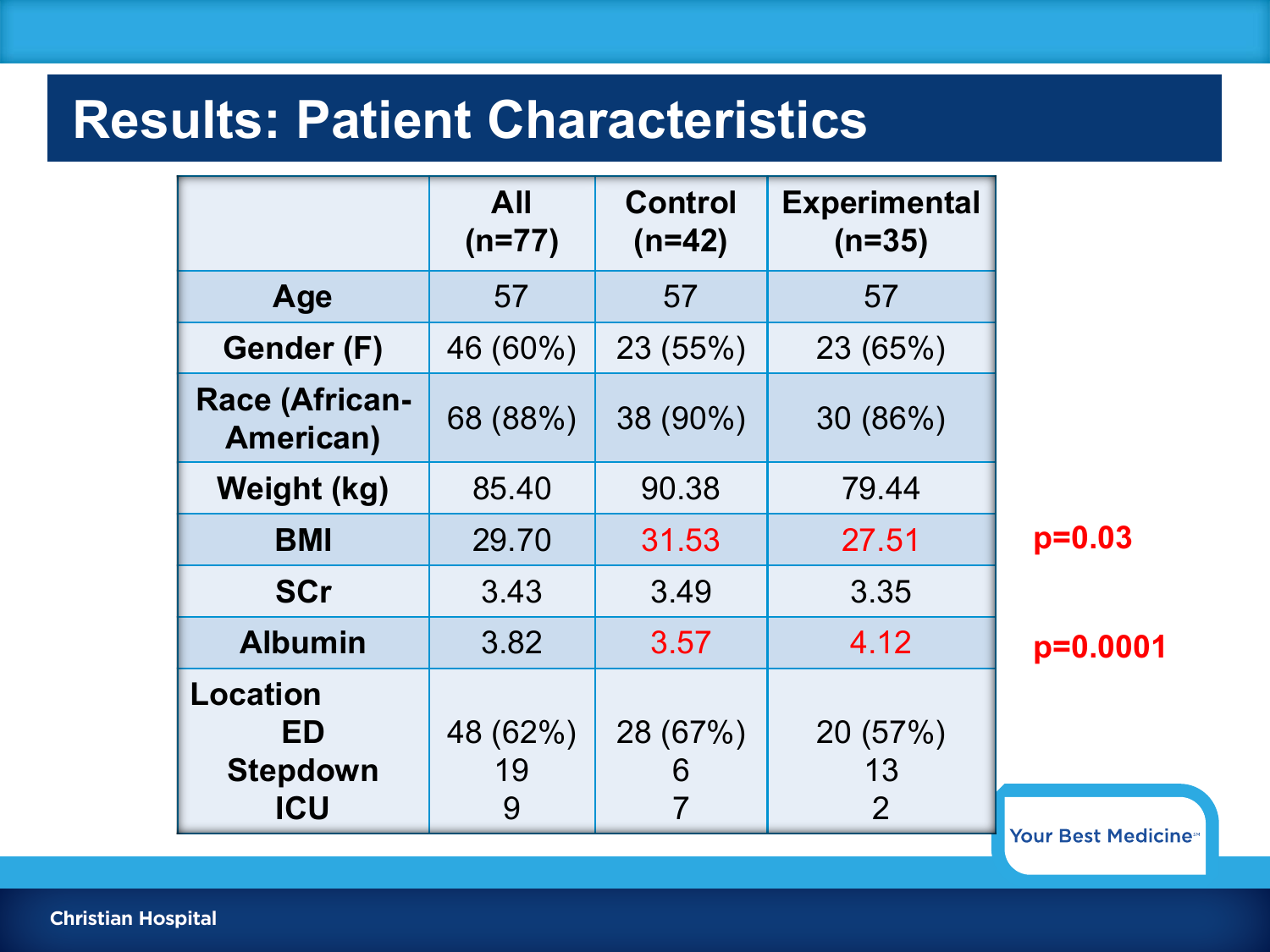|                                                                         | <b>All</b><br>$(n=77)$ | <b>Control</b><br>$(n=42)$ | <b>Experimental</b><br>$(n=35)$ |
|-------------------------------------------------------------------------|------------------------|----------------------------|---------------------------------|
| <b>Indication</b><br>Pulm edema<br><b>Ischemic stroke</b><br><b>ICH</b> | 20<br>18<br>12         | 10<br>8<br>6               | 10<br>10<br>6                   |
| Home anti-<br>hypertensives<br>Any<br><b>CCB</b><br>$\geq$ 2            | 55<br>32<br>48         | 29<br>18<br>26             | 26<br>14<br>22                  |
| <b>Prior IV</b><br>Any<br>Labetalol<br><b>Hydralazine</b>               | 52<br>28<br>25         | 27<br>16<br>12             | 25<br>12<br>13                  |

Your Best Medicine®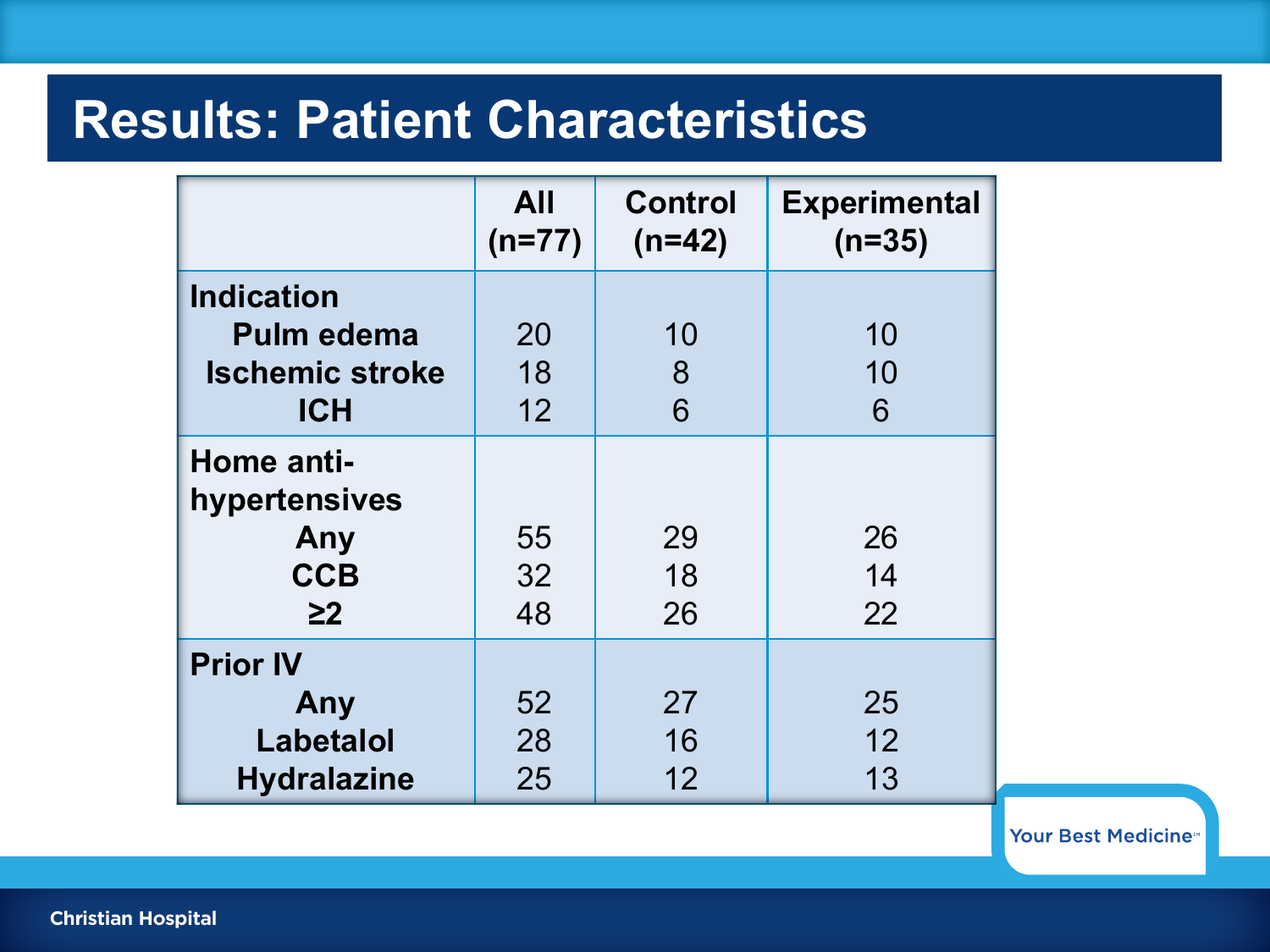|                                                                          | <b>All</b><br>$(n=77)$ | <b>Control</b><br>$(n=42)$ | <b>Experimental</b><br>$(n=35)$ |  |
|--------------------------------------------------------------------------|------------------------|----------------------------|---------------------------------|--|
| <b>Initial SBP</b>                                                       | 193                    | 194                        | 192                             |  |
| <b>Initial MAP</b>                                                       | 136                    | 134                        | 138                             |  |
| <b>SBP at Target</b>                                                     | 153                    | 153                        | 153                             |  |
| <b>MAP at Target</b>                                                     | 106                    | 105                        | 107                             |  |
| <b>Initial Rate</b><br>(mg/hr)                                           | 3.42                   | 4.06                       | 2.67                            |  |
| <b>Discharge</b><br><b>Disposition</b><br><b>Home</b><br><b>Transfer</b> | 45<br>16               | 28<br>8                    | 17<br>8                         |  |
| <b>Expired</b>                                                           | 3                      | $\overline{2}$             |                                 |  |

**p=0.0002**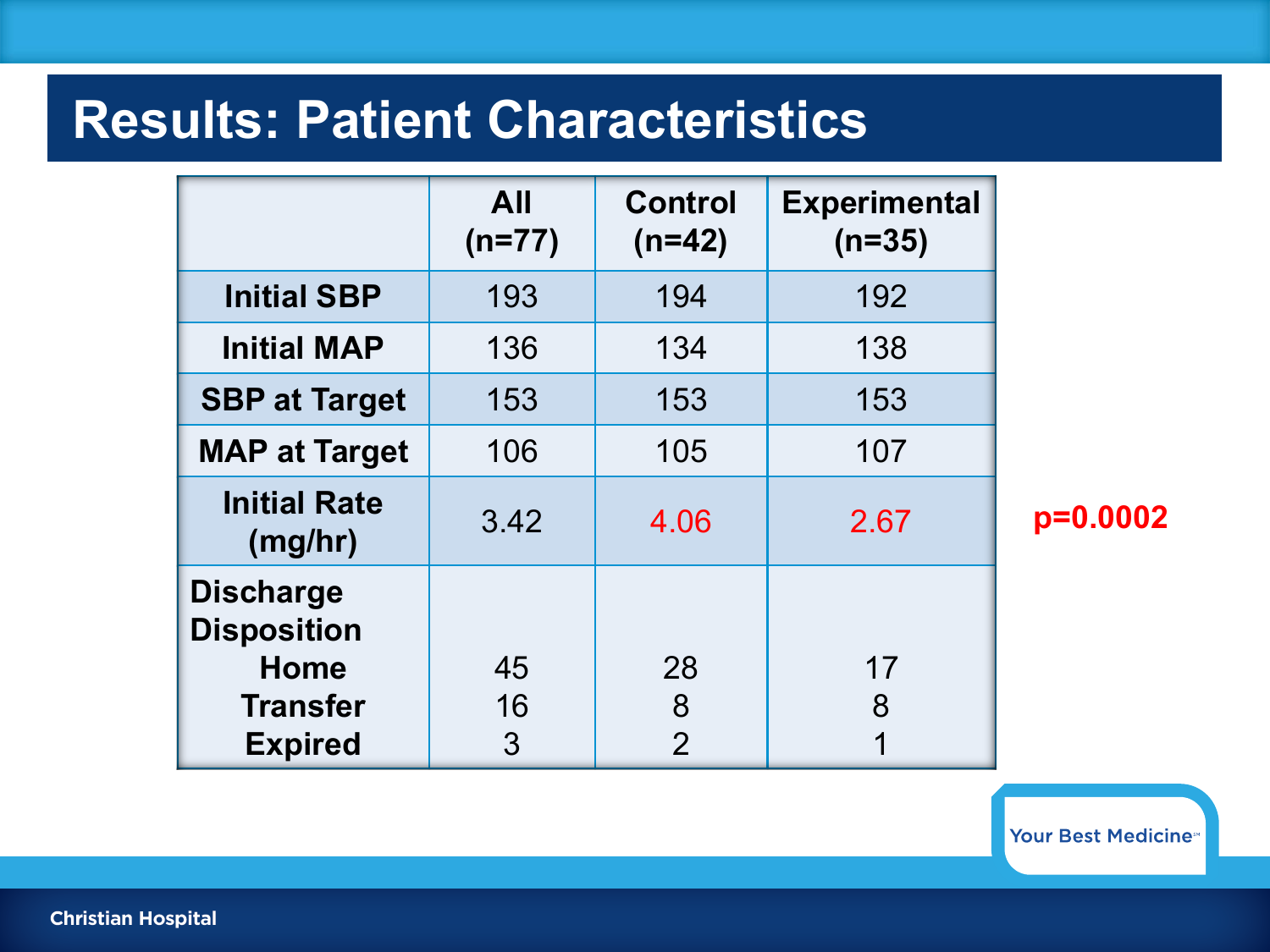| <b>Listed Target BP Goals by Frequency</b> |                |                     |                |                          |
|--------------------------------------------|----------------|---------------------|----------------|--------------------------|
| <b>SBP 170-180</b>                         | 18             | MAP 60-70           | $\overline{2}$ | $<$ 180/105              |
| SBP 130-140                                | 14             | SBP < 170           | 2              | MAP < 110                |
| SBP 175-185                                | 5              | $<$ 150/80          | 1              | MAP 70-110               |
| 175-185/<br>100-110                        | 5              | 170-180/<br>100-105 |                | Decrease in<br>MAP by 20 |
| SBP < 160                                  | $\overline{4}$ | 170-180/105         |                | SBP < 110                |
| SBP < 140                                  | 3              | < 160/85            |                | SBP < 190                |
| MAP 100-110                                | 3              | < 170/95            |                | <b>SBP 100-110</b>       |
| <b>MAP 70-90</b>                           | 3              | $<$ 180/100         |                | SBP 130-160              |
| MAP 120-130                                | 2              | SBP 150-160         |                | SBP 160-170              |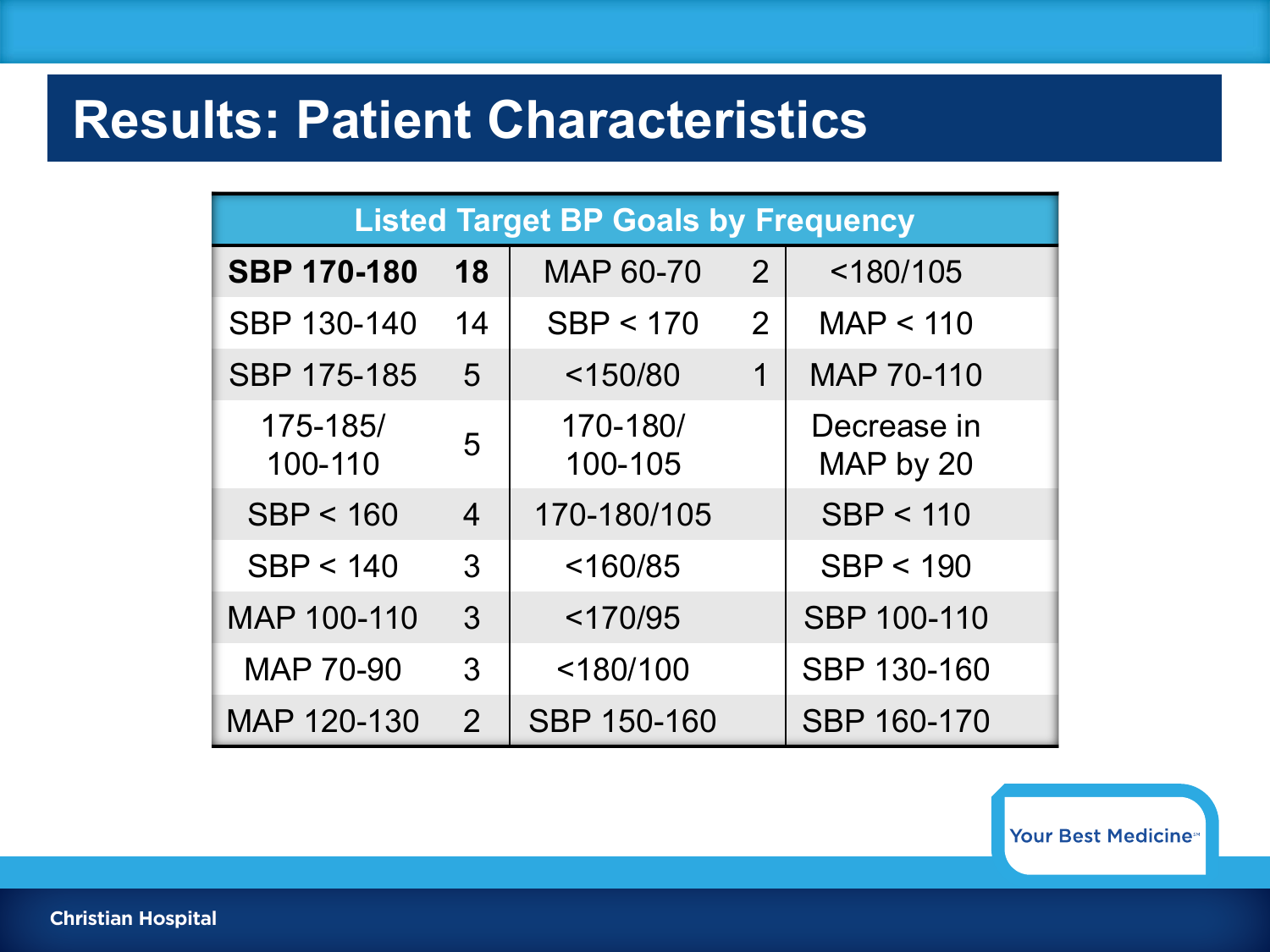#### **Results**

# Primary Outcome

- No significant difference between strategies for time to target BP
	- 143 min vs. 156 min (95% CI: -113 to 87; p=0.795)

**Your Best Medicines** 

.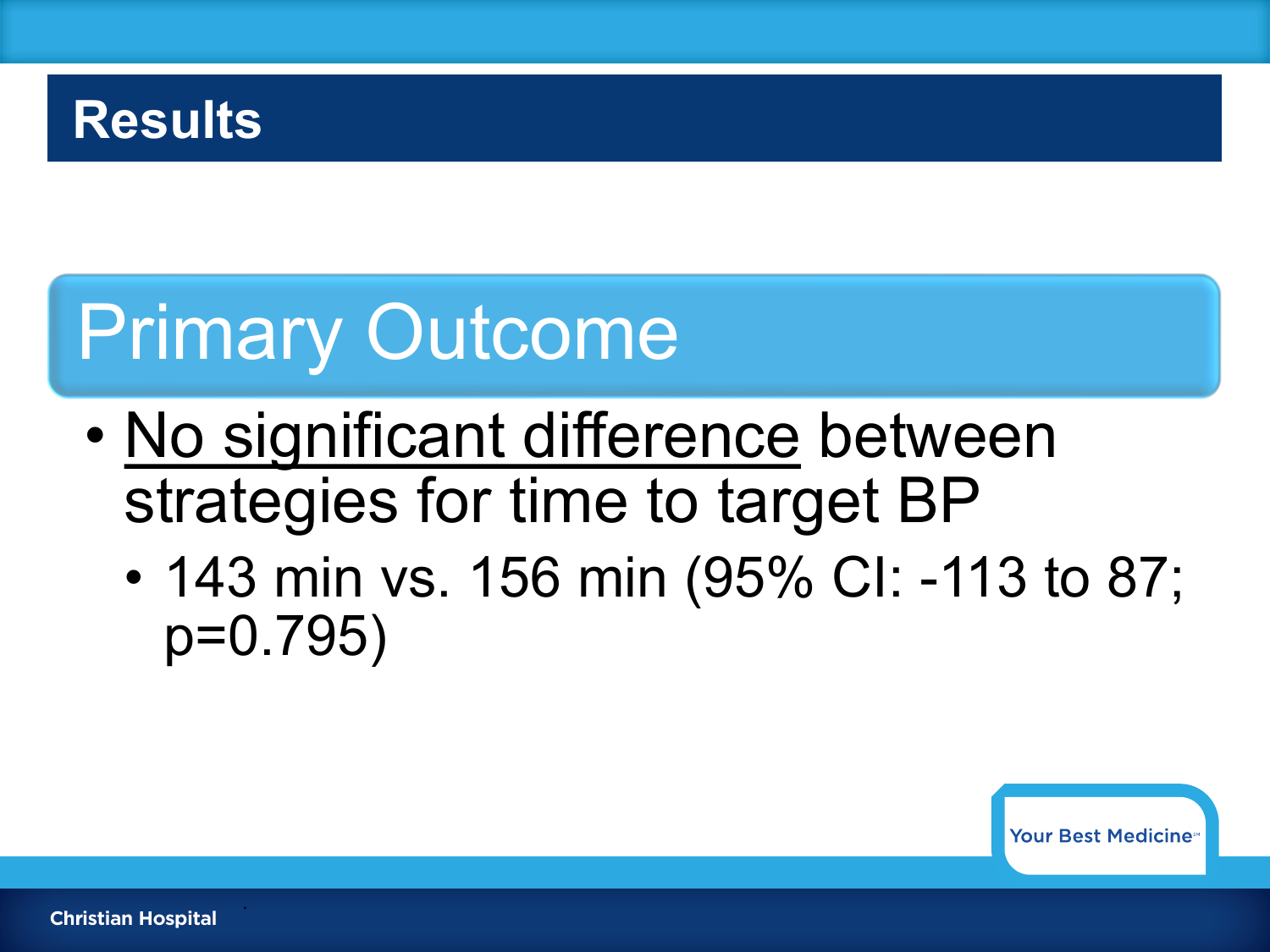#### **Results: Secondary Outcomes**

|                                           | <b>Control</b> | <b>Experimental</b> |
|-------------------------------------------|----------------|---------------------|
| <b>Rate at target</b><br>(mg/hr)          | 5.98           | 5.01                |
| <b>Volume required</b><br>for target (mL) | 126.71         | 119.45              |
| <b>Peripheral only</b>                    | 132.61         | 125.28              |
| <b>Dose Titrations</b><br>(median)        |                | 1                   |
| 21                                        | 23             | 20                  |
| $\geq$ 2                                  | 14             | 10                  |
| <b>Patients that</b><br>reached max rate  | $\mathcal{P}$  | 1                   |
| Incidence of<br><b>Hypotension</b>        |                | 2                   |

p=0.20

p=0.88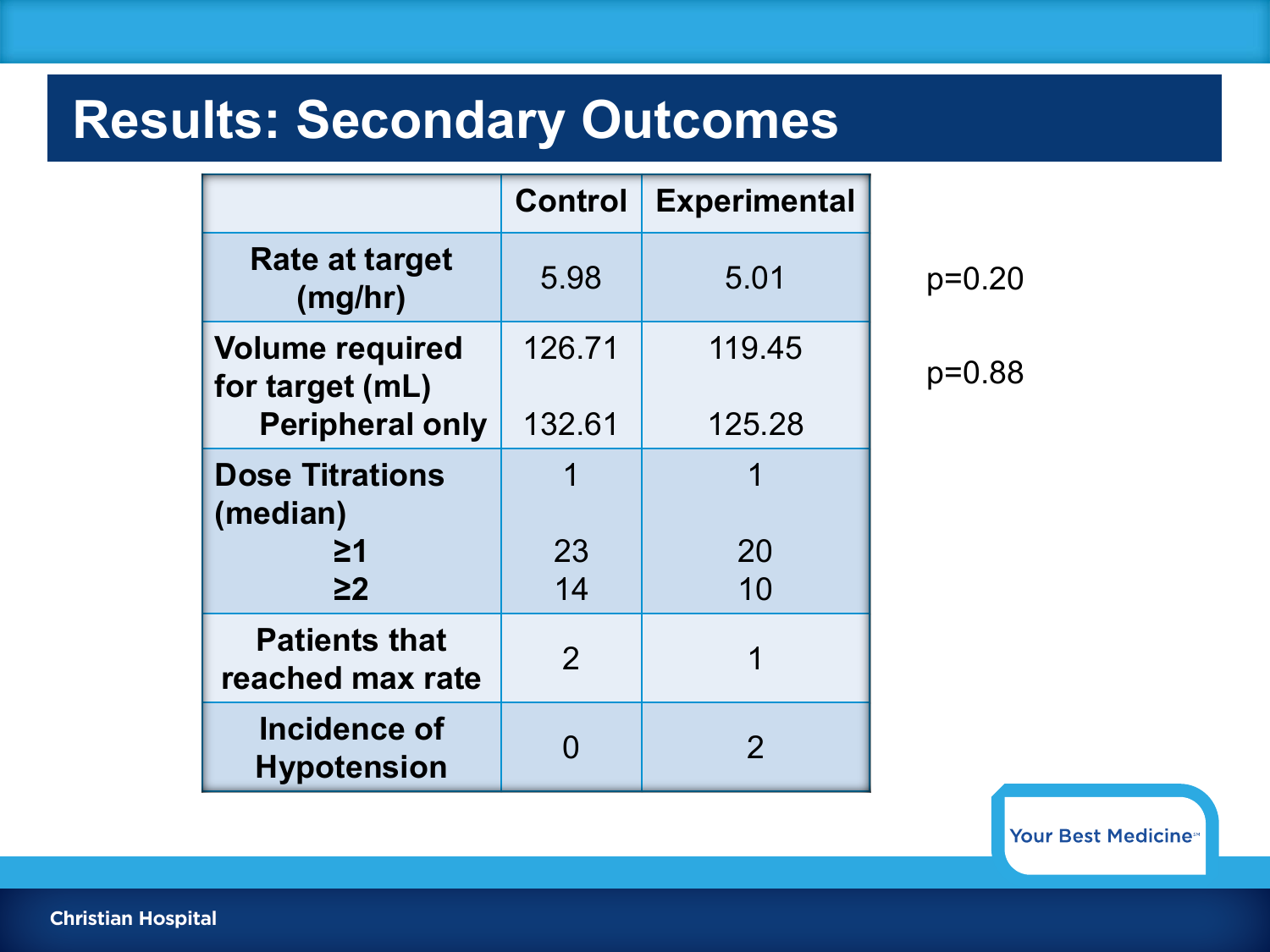### **Discussion**

- **No significant differences found for any of our outcomes**
	- **Wide confidence interval/range of time to target BP, likely due to similarly broad range of listed target BPs**
- **Lower BMI in the experimental group, but weight was not significantly different**
- **Lower initial rate in the experimental group, but no difference seen in rate when met target BP**
	- **There was not an increase in titrations, though**
- **Low incidence of hypotension**
	- **Risk mitigated when titrated correctly**

**Your Best Medicine**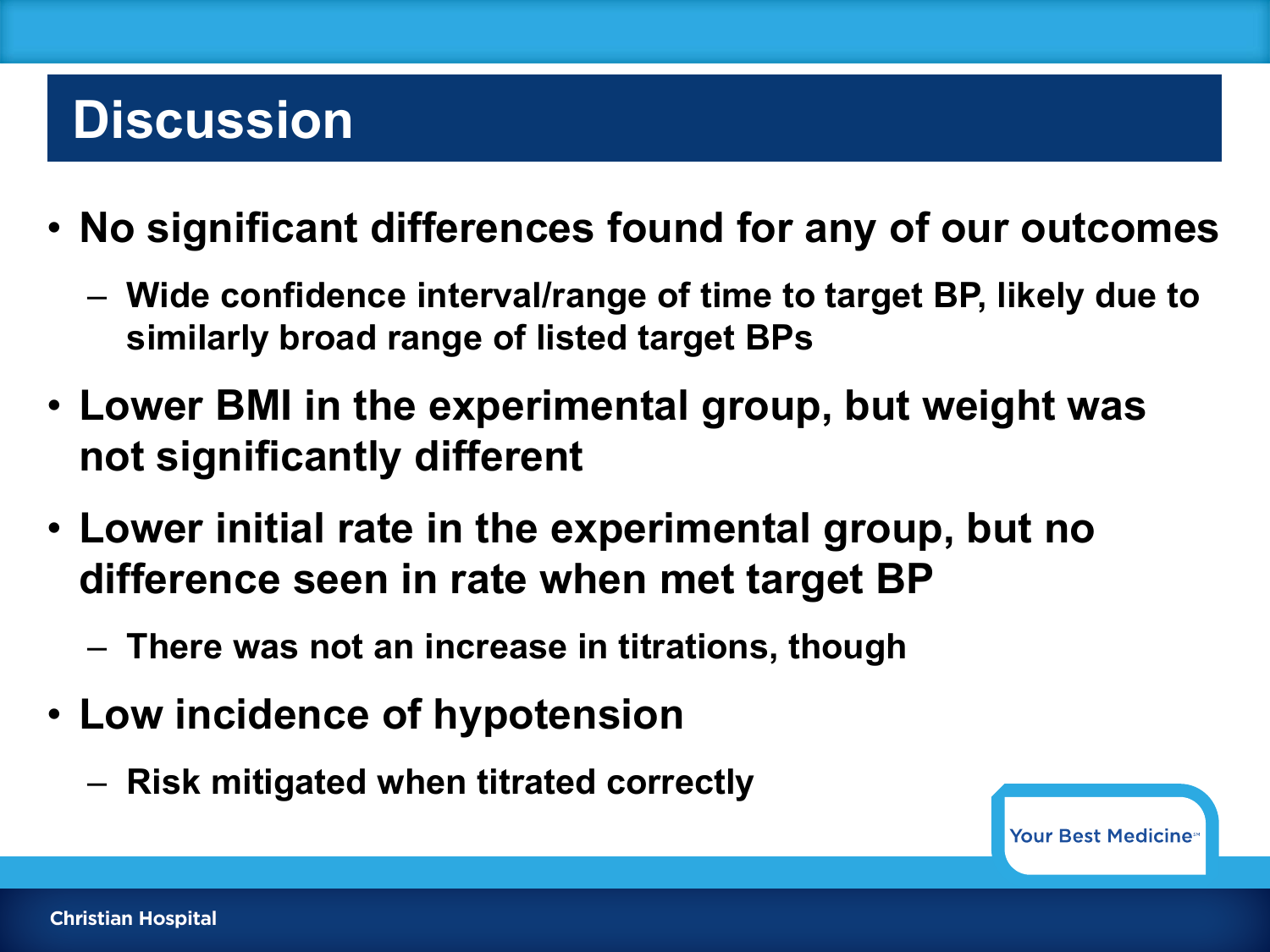## **Strengths**

• **Very limited data in this area**

• **Objective evaluation of protocol change** 

• **Real-world observation and critique of nicardipine use at this institution** 

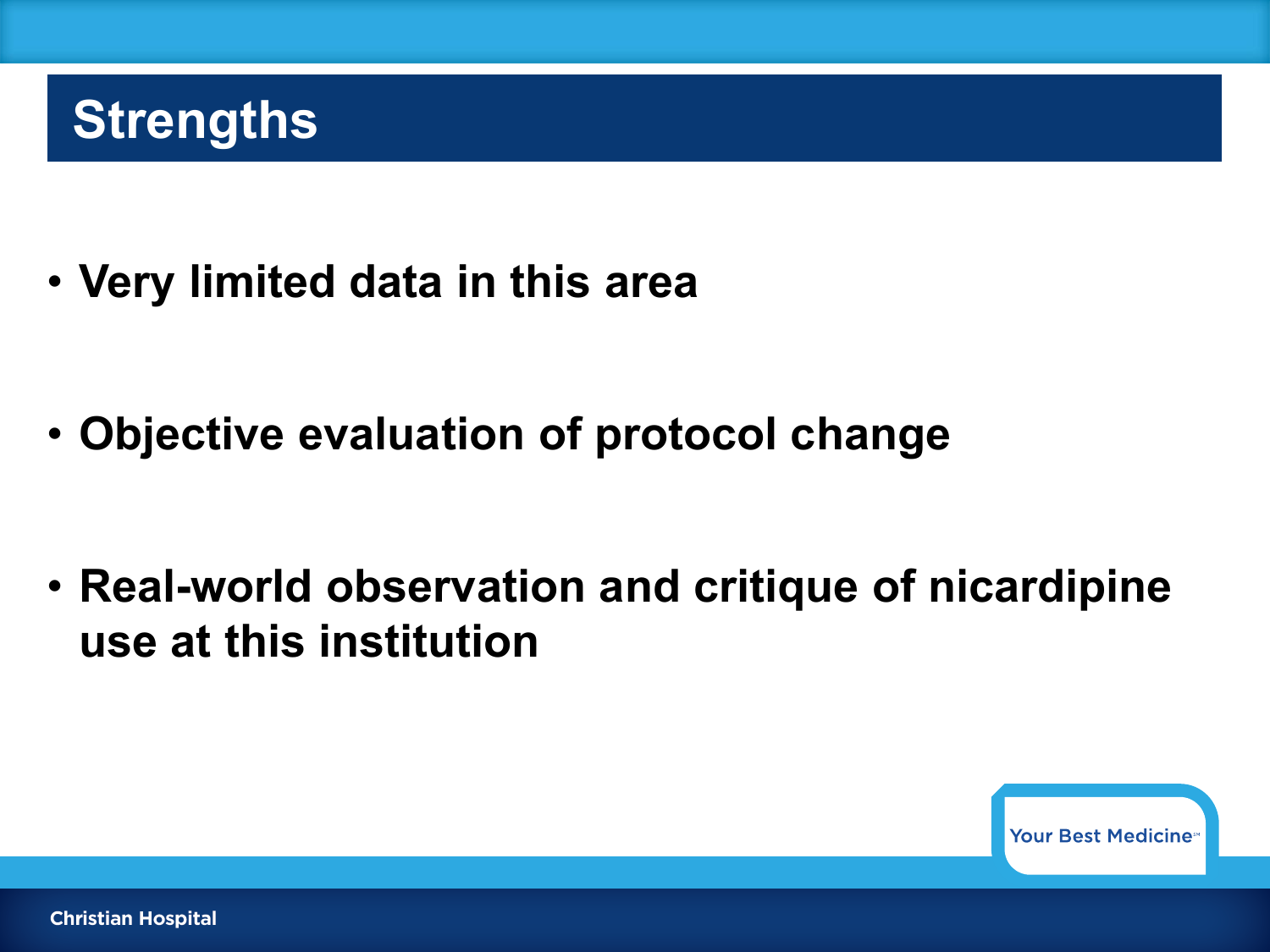## **Limitations**

- **Retrospective, non-randomized, single-center**
- **All indications and settings (ED, ICU, etc.)** – **Inconsistent use and targets**
- **Prior IV anti-hypertensives - possible confounder**
- **Small sample size - limited analysis and scope**
- **Limited external validity due to variability**

Your Best Medicine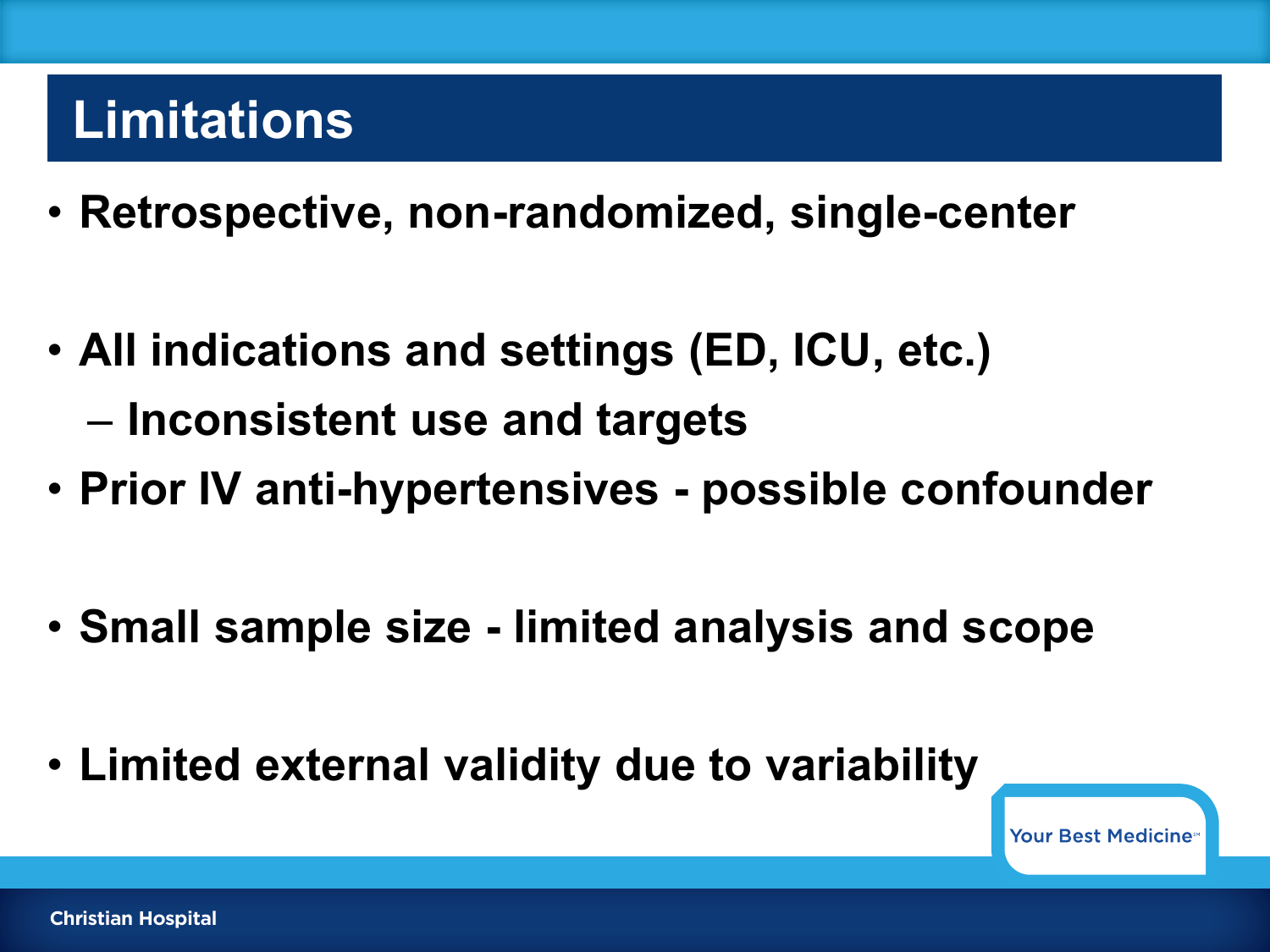#### **Future Directions**

#### **Larger sample size**

- **Enhance analysis**
- **Limit targets, locations and/or indications**

#### **Assess goals/ indications**

- **Nicardipine appropriate for listed indication?**
- **Target BP appropriate for indication?**

#### **Provider/RN feedback**

- **Preference for either strategy?**
- **Education on appropriate and standard goals/use for indication and setting**